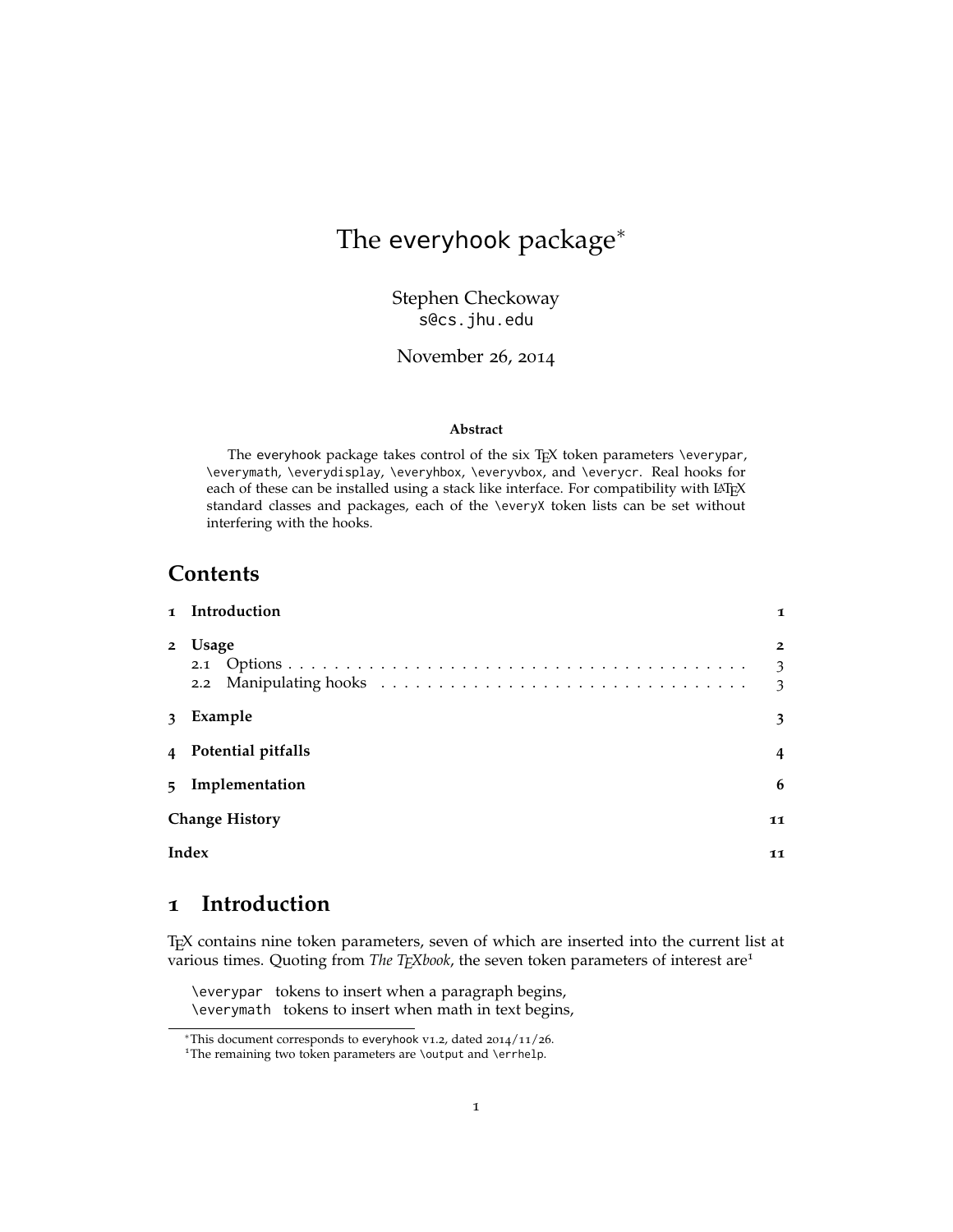\everydisplay tokens to insert when display math begins, \everyhbox tokens to insert when an hbox begins, \everyvbox tokens to insert when a vbox begins, \everyjob tokens to insert when the job begins, and \everycr tokens to insert after every \cr or nonredundant \crcr.

Of these, \everyjob is not very useful outside of INITEX and so it won't be considered further.

The remaining six token parameters can be used to great effect. For example, the \everypar is used in \paragraph to set the title of the paragraph inline allowing constructions like

```
\paragraph{ Paragraph title .}
A blank line followed by
the rest of the paragraph .
```
**Paragraph title.** A blank line followed by the rest of the paragraph.

which work properly rather than starting a new paragraph due to the blank line.

Similarly, \everymath and \everydisplay are used by the  $\mathbb{E}T$ <sub>F</sub>X kernel to set up math fonts.

Using the T<sub>E</sub>X primitives directly has the major downside that they cannot be used by multiple packages at the same time. Setting \everypar overwrites a prior usage. Even if one package is careful and always uses

```
\everypar=\expandafter{\the\everypar new tokens here}
```
so as not to stomp on another's usage, there's no guarantee that the other package will not later set **\everypar**={}.

To get around this, the everyhook package takes control of the six \everyX primitives listed above and for each one provides a stack like interface for two additional token lists, one to be expanded before the \everyX and one to be expanded after. For example,

```
\PushPreHook { hbox }{1}
\PushPreHook { hbox }{2}
\everyhbox ={3}
\PushPostHook { hbox }{4}
\PushPostHook { hbox }{5}
```
will cause the insertion of the tokens 21345 at the start of an \hbox. Note that \PushPreHook adds tokens to the *left* of the list of tokens to appear before those in \everyhbox whereas \PushPostHook adds tokens to the *right* of the list of tokens to appear after those in \everyhbox.

### <span id="page-1-0"></span>**2 Usage**

The everyhook package has one (rather experimental) option, excludeor and is loaded using

```
\usepackage [ excludeor ]{ everyhook }
```
or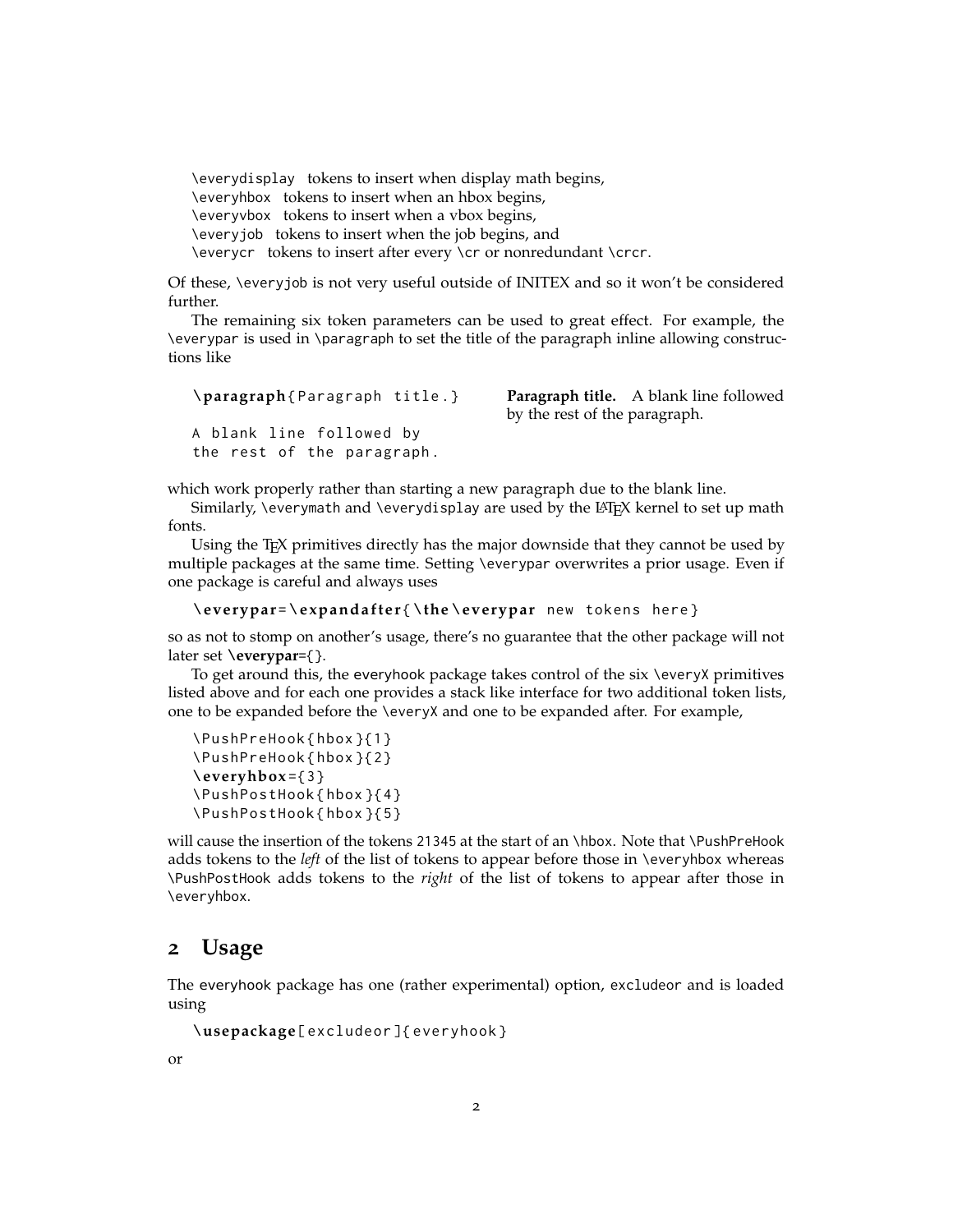#### **\RequirePackage** [ excludeor ]{ everyhook }

as required where the option is, of course, optional.

#### <span id="page-2-0"></span>**2.1 Options**

excludeor Some of the hooks described below can cause unwanted behavior when active during the execution of LATEX's output routine. The experimental excludeor option saves and clears the hooks at the beginning of the output routine and restores them at the end.

#### <span id="page-2-1"></span>**2.2 Manipulating hooks**

There are 12 hooks, a pre and post hook for each of the six token parameters par, math, display, hbox, vbox, and cr. The first argument to all of the macros described in this section must be one of these six. **All hook manipulation is** *global***.**

 $\Phi$   $\Phi$  **Pre hooks.** Additional tokens *(balanced text)* are prepended to the pre hook *(hook)* using \PopPreHook \PushPreHook{h*hook*i}{h*balanced text*i}. The most recently pushed tokens can be popped off using \PopPreHook{ $\langle \text{hook} \rangle$  }.

 $\Phi$  >Post **Post hooks.** Additional tokens *\balanced text*} are appended to the post hook  $\langle \text{hook} \rangle$  using \PopPostHook \PushPostHook{h*hook*i}{h*balanced text*i}. The most recently pushed tokens can be popped off using \PopPostHook{ $\langle \textit{hook} \rangle$  }.

\SavePostHook \RestorePostHook \ClearPreHook \ClearPostHook analogous.

\SavePreHook **Saving, restoring, and clearing hooks.** Each of the 12 pre and post hooks can be \RestorePreHook hook  $\langle \text{hook} \rangle$  to the macro \cs, use \SavePreHook{ $\langle \text{hook} \rangle$ }{\cs}. Restoring is accomsaved to a macro, restored from a macro, or cleared independently. To save the pre plished by  $\Re$  estorePreHook{ $\{hook\}$ }{\cs}. To clear all of the tokens in a pre hook use \ClearPreHook{\*hook*}}. The \SavePostHook, \RestorePostHook, and \ClearPostHook are

### <span id="page-2-2"></span>**3 Example**

As a nontrivial example of where this package can be used, consider the following example.

```
\documen tc lass { article }
\usepackage { everyhook }
\usepackage { lipsum }
\begin{ document }
\setlength {\pa r inden t }{0 pt }
\PushPreHook { par }{ \ l l ap { \ t e x t b u l l e t \enskip}\nu l l }
\paragraph{ Lorem ipsum .}
\lceillipsum [1-4]
\PopPreHook { par }
\end{ document }
```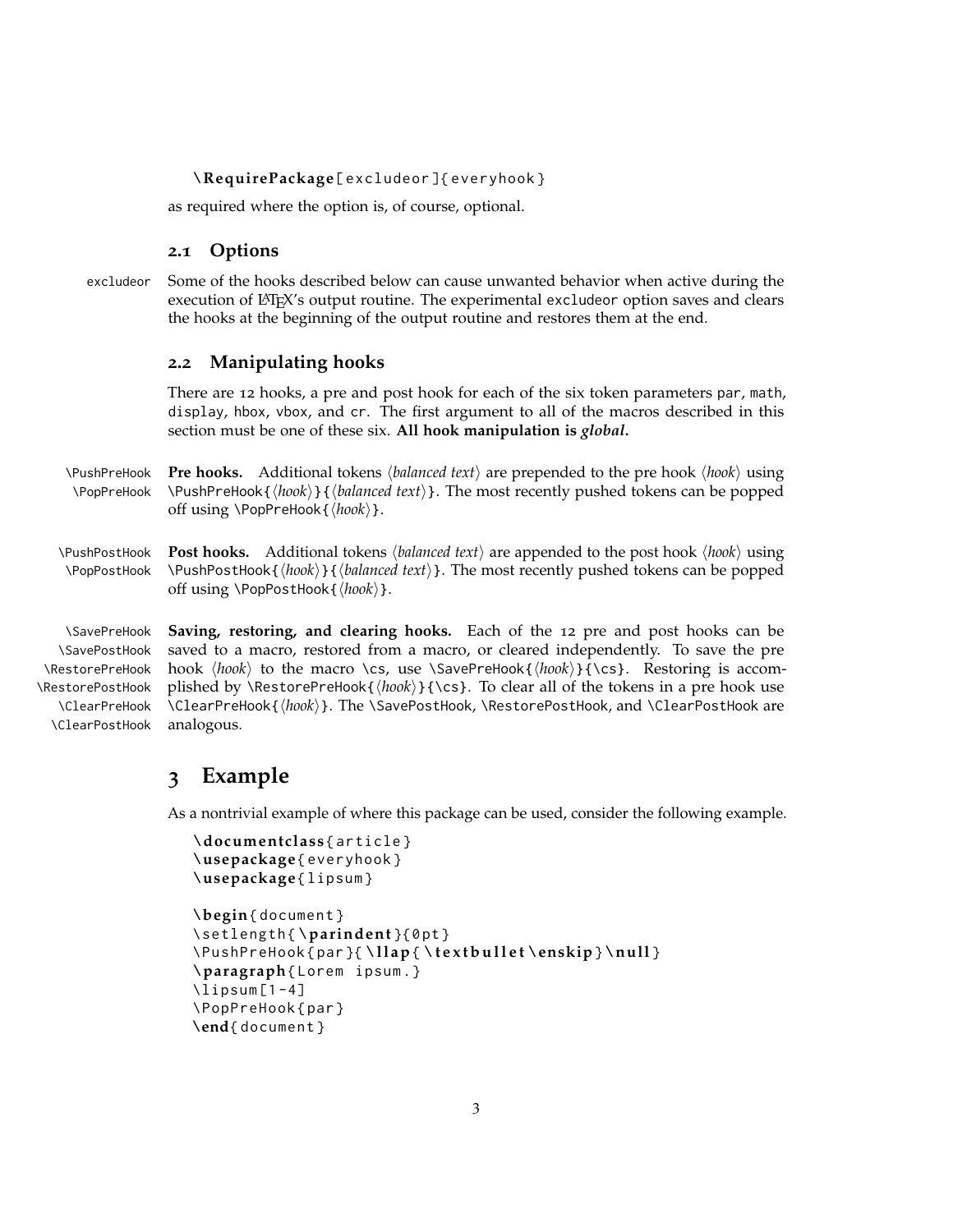This code will cause each paragraph of the *lorem ipsum* text to have no indentation and instead to place a bullet in the margin. See Figure [1](#page-4-0). If \everypar were used instead, the \paragraph would replace the command to create the bullet with those needed to typeset the paragraph title.

Note that this package is not a panacea. We had to add a \null to the par hook because \paragraph uses \lastbox to remove the indentation box. Without the \null it ends up removing the box constructed by \llap instead.

Using the post par hook solves the \lastbox problem, but then the bullet is placed to the right of the \paragraph title.

Perhaps a better way to solve this problem is to remove the indentation box first, insert the bullet, and then place the box after. In this way, the bullet is always to the left of the paragraph indentation.

```
\PushPreHook { par }{{ \se tbox 0= \ l a s tb o x
           \ l l ap { \ t e x t b u l l e t \enskip}\box0}}
```
## <span id="page-3-0"></span>**4 Potential pitfalls**

As noted in the previous section, it can be tricky to use the par hook correctly. This section contains an (almost certainly) incomplete list of pitfalls to watch out for when using everyhook.

- 1. When using the par hooks, be aware that TeX will insert a box with the width of \parindent before the tokens in the pre hook. One way to handle this is to propogate the box to the right.
- 2. It is probably not a good idea to use the hbox, vbox, and par hooks at any place where TeX's output routine is likely to run. The excludeor option *should* help with this, but it might cause problems with other packages that also modify the output routine.
- 3. LAT<sub>E</sub>X's kernel takes control of the \everymath and \everydisplay token parameters to make its own adjustments in much the same way this package does. The trace package uses the kernel's private macros to insert its own hooks. It is probably best to only use the post math and display hooks to ensure that the kernel has done what it needs to do before you start typesetting stuff in math mode.
- 4. When using the hbox and vbox hooks, any hbox or vbox that appears in a \setbox will have the \afterassignment token inserted *before* the hooks. This is no different from TeX's normal behavior with \afterassignment and \everyhbox/\everyvbox, but can be surprising.
- 5. I'm sure there are others.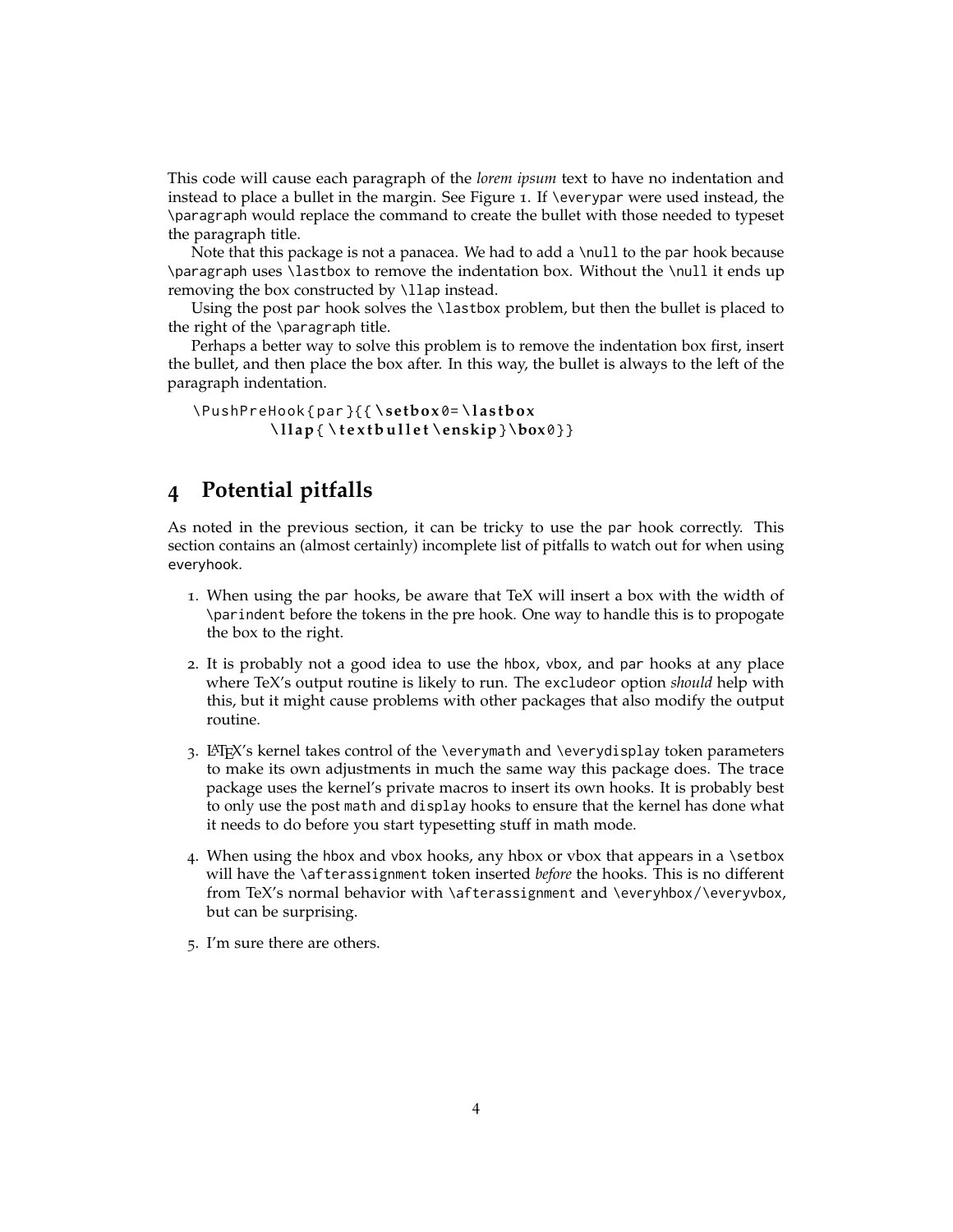- **Lorem ipsum.** Lorem ipsum dolor sit amet, consectetuer adipiscing elit. Ut purus elit, vestibulum ut, placerat ac, adipiscing vitae, felis. Curabitur dictum gravida mauris. Nam arcu libero, nonummy eget, consectetuer id, vulputate a, magna. Donec vehicula augue eu neque. Pellentesque habitant morbi tristique senectus et netus et malesuada fames ac turpis egestas. Mauris ut leo. Cras viverra metus rhoncus sem. Nulla et lectus vestibulum urna fringilla ultrices. Phasellus eu tellus sit amet tortor gravida placerat. Integer sapien est, iaculis in, pretium quis, viverra ac, nunc. Praesent eget sem vel leo ultrices bibendum. Aenean faucibus. Morbi dolor nulla, malesuada eu, pulvinar at, mollis ac, nulla. Curabitur auctor semper nulla. Donec varius orci eget risus. Duis nibh mi, congue eu, accumsan eleifend, sagittis quis, diam. Duis eget orci sit amet orci dignissim rutrum.
- Nam dui ligula, fringilla a, euismod sodales, sollicitudin vel, wisi. Morbi auctor lorem non justo. Nam lacus libero, pretium at, lobortis vitae, ultricies et, tellus. Donec aliquet, tortor sed accumsan bibendum, erat ligula aliquet magna, vitae ornare odio metus a mi. Morbi ac orci et nisl hendrerit mollis. Suspendisse ut massa. Cras nec ante. Pellentesque a nulla. Cum sociis natoque penatibus et magnis dis parturient montes, nascetur ridiculus mus. Aliquam tincidunt urna. Nulla ullamcorper vestibulum turpis. Pellentesque cursus luctus mauris.
- Nulla malesuada porttitor diam. Donec felis erat, congue non, volutpat at, tincidunt tristique, libero. Vivamus viverra fermentum felis. Donec nonummy pellentesque ante. Phasellus adipiscing semper elit. Proin fermentum massa ac quam. Sed diam turpis, molestie vitae, placerat a, molestie nec, leo. Maecenas lacinia. Nam ipsum ligula, eleifend at, accumsan nec, suscipit a, ipsum. Morbi blandit ligula feugiat magna. Nunc eleifend consequat lorem. Sed lacinia nulla vitae enim. Pellentesque tincidunt purus vel magna. Integer non enim. Praesent euismod nunc eu purus. Donec bibendum quam in tellus. Nullam cursus pulvinar lectus. Donec et mi. Nam vulputate metus eu enim. Vestibulum pellentesque felis eu massa.
- Quisque ullamcorper placerat ipsum. Cras nibh. Morbi vel justo vitae lacus tincidunt ultrices. Lorem ipsum dolor sit amet, consectetuer adipiscing elit. In hac habitasse platea dictumst. Integer tempus convallis augue. Etiam facilisis. Nunc elementum fermentum wisi. Aenean placerat. Ut imperdiet, enim sed gravida sollicitudin, felis odio placerat quam, ac pulvinar elit purus eget enim. Nunc vitae tortor. Proin tempus nibh sit amet nisl. Vivamus quis tortor vitae risus porta vehicula.

<span id="page-4-0"></span>Figure 1: Example output.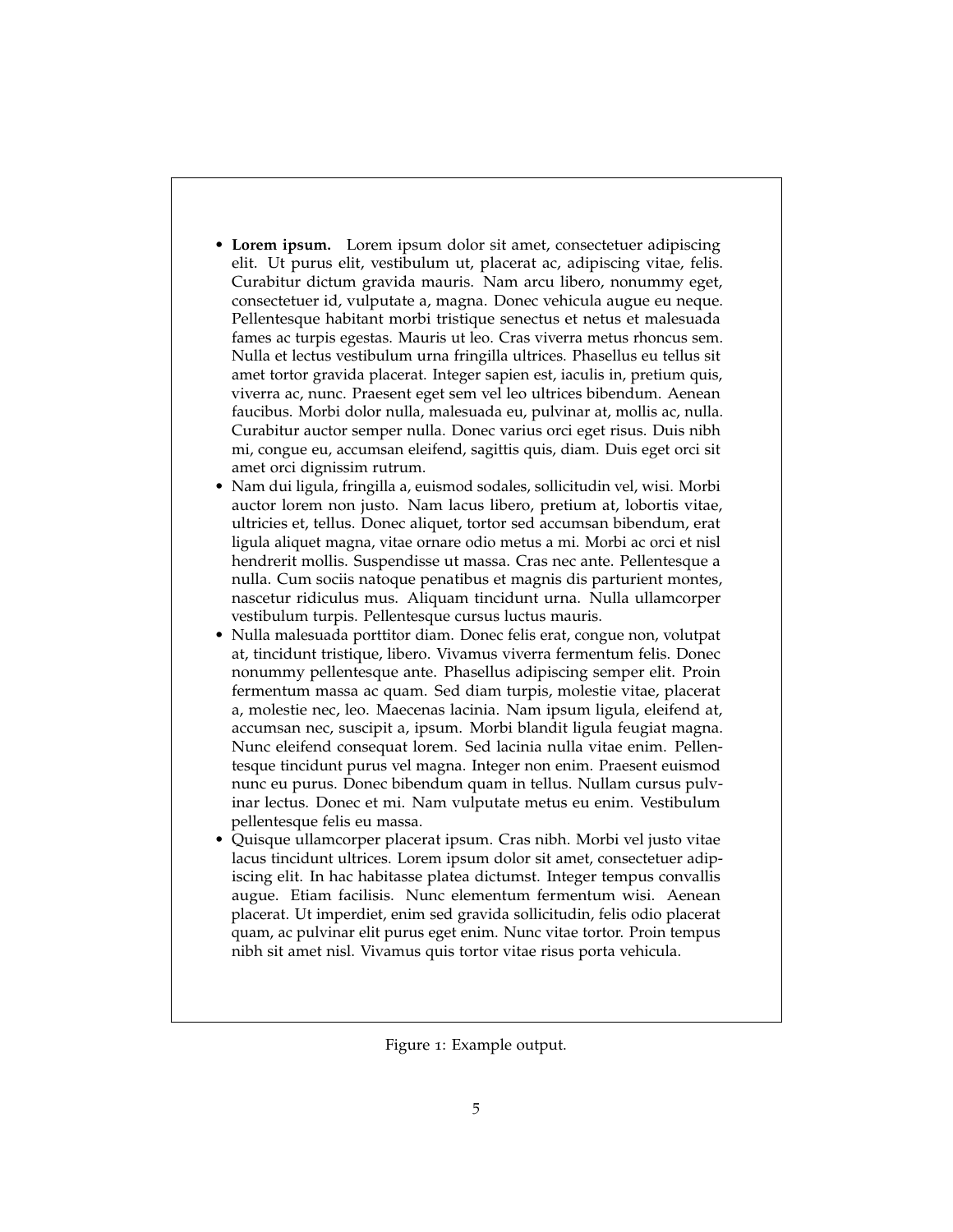## <span id="page-5-0"></span>**5 Implementation**

The package begins with the usual package identification and then it declares the one option excludeor and finally it loads the etoolbox package. This package is not strictly necessary, but it does simplify some stuff and provides handy macros for dealing with control sequence names.

```
1 \NeedsTeXFormat{LaTeX2e}[1999/12/01]
2 \RequirePackage{svn-prov}
3 \ProvidesPackageSVN
4 {$Id: everyhook.dtx 12 2014-11-26 15:34:56Z steve $}
        [v1.2 \revinfo\ Hooks for low level TeX everyX primitives.]
6 \DeclareOption{excludeor}{%
7 \AtBeginDocument{%
8 \output\expandafter{%
9 \expandafter\eh@saveclearallhooks
10 \the\output
11 \eh@restoreallhooks
12 }%
13 }%
14 }
15 \ProcessOptions\relax
16 \RequirePackage{etoolbox}
```
\eh@definehook This performs all of the setup work for each hook. First, it takes control of TEX's token parameter given in the second argument. Then it shadows the name of the primitive with a normal token register (and copies the current definition). The pre and post hooks are defined to be initially empty.

17 \def\eh@definehook#1#2{%

- 18 \cslet{eh@every#1}#2%
- 19 \newtoks#2%
- 20 \cslet{eh@private#1}#2%
- 21 #2\csuse{eh@every#1}%
- 22 \csdef{eh@pre#1}{}%
- 23 \csdef{eh@post#1}{}%

This is slightly tricky to get right. Basically, we want to set the \everyfoo primitive which we have saved as \eh@everyfoo like

\eh@everyfoo={\eh@prefoo**\the\expandafter**\everyfoo\eh@postfoo}.

The reason for the \expandafter is to make sure it is expanded before the the token register \everyfoo is expanded. Thus if the post hook is empty, then code in \everyfoo sees no additional tokens, in case that is important.

Unfortunately, some code wants to redefine \everyfoo itself in order to prevent *other* code that uses \everyfoo from actually setting anything. To deal with that, we use the private token list

\eh@everyfoo{\eh@prefoo**\the\expandafter**\eh@privatefoo\eh@postfoo}

- 24 \csuse{eh@every#1}\expandafter{\csname eh@pre#1\expandafter\endcsname
- 25 \expandafter\the\csname eh@private#1\expandafter\endcsname
- 26 \csname eh@post#1\endcsname}%
- 27 }

\everypar Define the hooks for the par hook.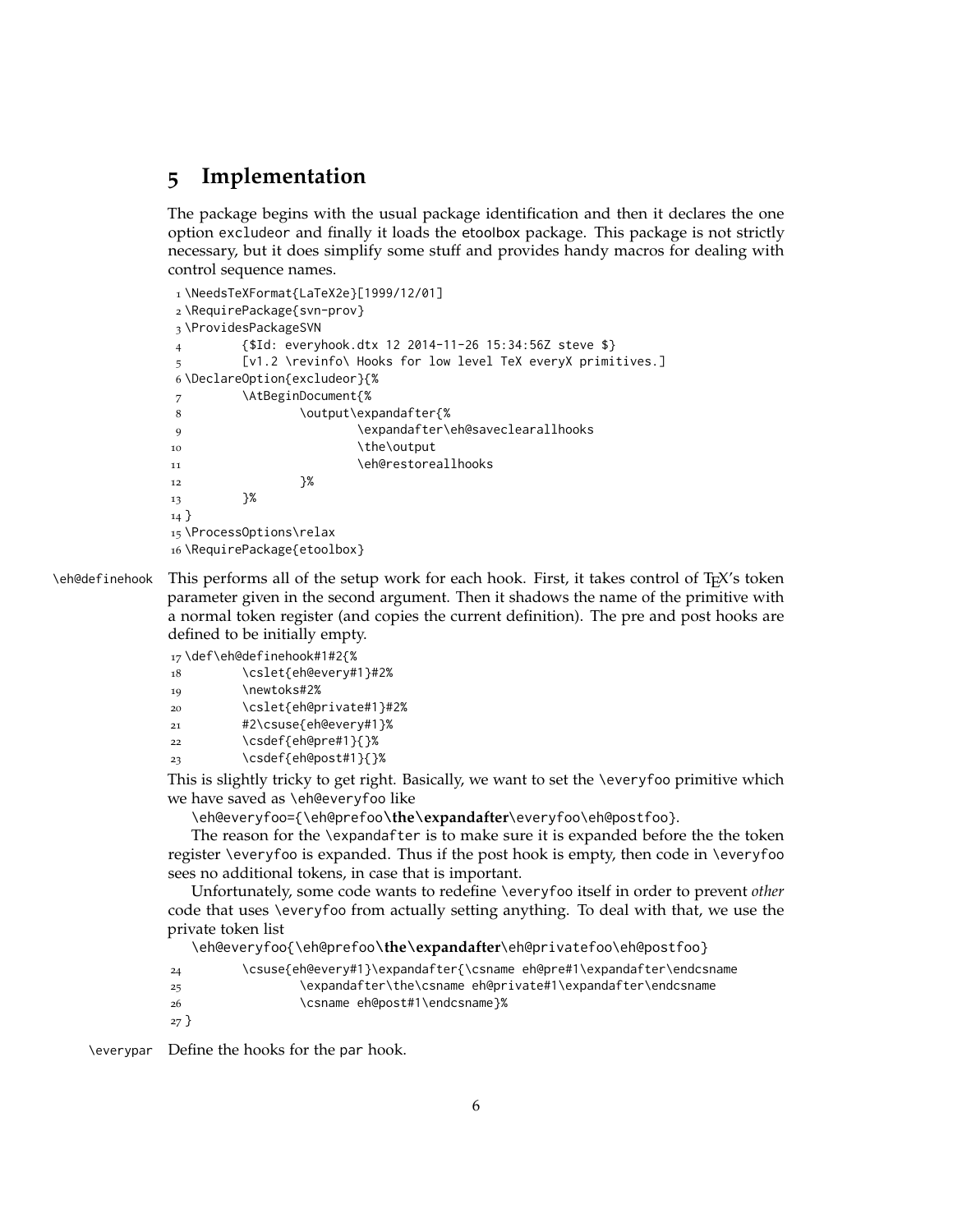\eh@definehook{par}\everypar \frozen@everymath \frozen@everydisplay Define the math and display hooks. Since the  $LAT$ <sub>EX</sub> kernel has already saved \everymath and \everydisplay into the frozen macros, we take control by redefining the frozen ones instead. \eh@definehook{math}\frozen@everymath \eh@definehook{display}\frozen@everydisplay \everyhbox Define the hbox, vbox, and cr hooks and free up some used memory. \everyvbox \everycr \eh@definehook{hbox}\everyhbox \eh@definehook{vbox}\everyvbox \eh@definehook{cr}\everycr \undef\eh@definehook \eh@hookseparator An separator used to separate tokens in each hook. \def\eh@hookseparator{} \eh@checkhook Check that the hook is one of the six. \def\eh@checkhook#1#2{% \ifcsdef{eh@every#1}{}{\PackageError{everyhook}{Argument #1 to \protect#2\space is invalid}{There is no hook for \protect\every#1.}}% } \eh@checkhooknotempty Check that the hook is both defined and not empty so that we can pop. \def\eh@checkhooknotempty#1#2#3{% \eh@checkhook{#2}#3% \ifcsempty{eh@#1#2}{\PackageError{everyhook}{The #1 hook for \protect\every#2\space is empty}{I have seen too many \protect#3{#2}s.}{}}% } \PushPreHook Prepend tokens to the pre hook, separated via the separator. \newrobustcmd\PushPreHook[2]{% \eh@checkhook{#1}\PushPreHook \def\eh@tempi{#2}% \letcs\eh@tempii{eh@pre#1}% \expandafter\gdef\csname eh@pre#1\expandafter\expandafter \expandafter\endcsname\expandafter\expandafter \expandafter{\expandafter\eh@tempi\expandafter \eh@hookseparator\eh@tempii}% \undef\eh@tempi \undef\eh@tempii } \PopPreHook \eh@popprehook Check that the hook is not empty, and then pop off the left tokens and separator. We can use delimited parameters to strip off the first set of tokens. \newrobustcmd\PopPreHook[1]{% \eh@checkhooknotempty{pre}{#1}\PopPreHook \expandafter\eh@popprehook\csname eh@pre#1\expandafter \expandafter\expandafter\endcsname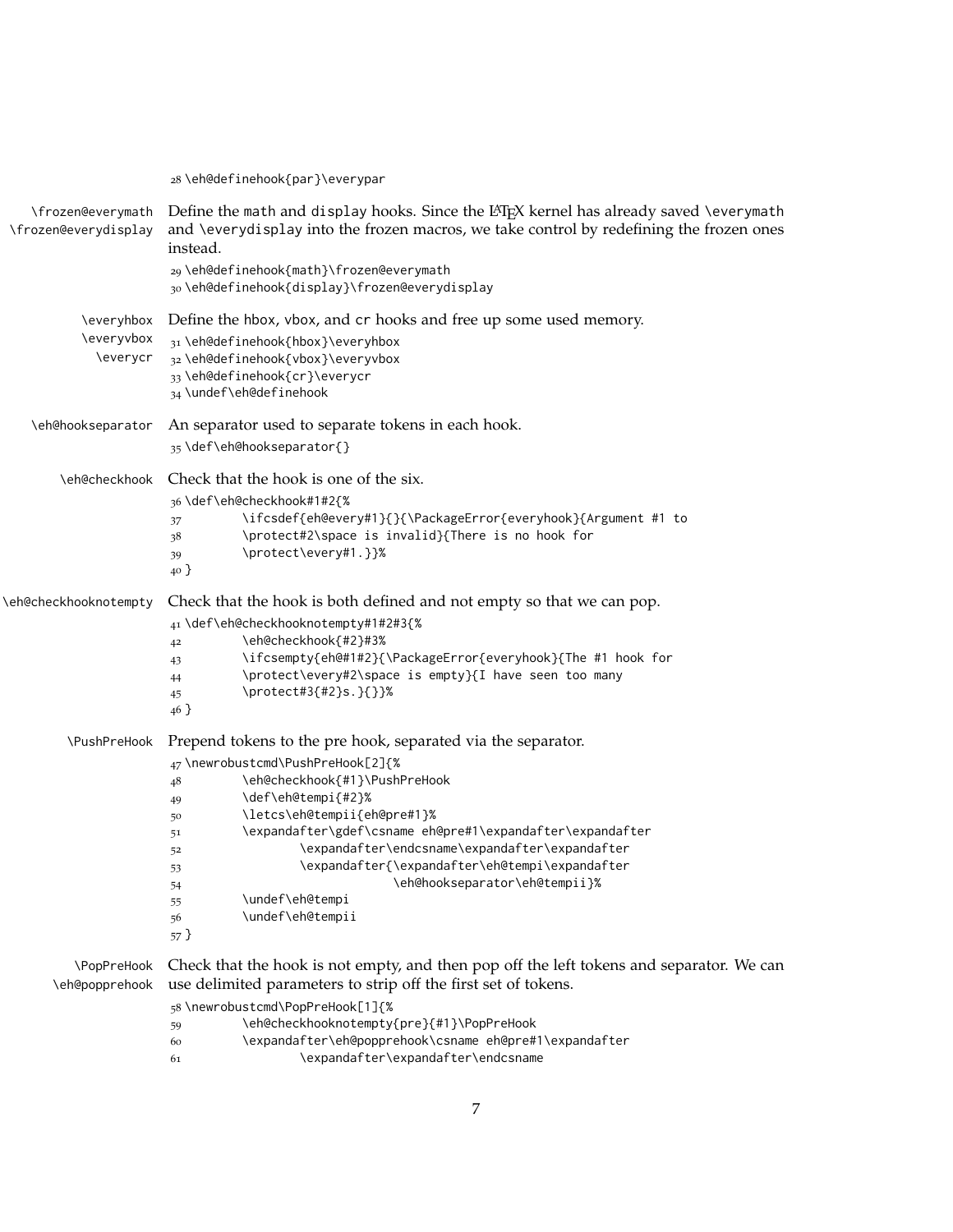```
62 \csname eh@pre#1\endcsname\eh@hookend
               63 }
               64 \def\eh@popprehook#1#2\eh@hookseparator#3\eh@hookend{\gdef#1{#3}}
  \PushPostHook Append a separator and tokens to the post hook.
               65 \newrobustcmd\PushPostHook[2]{%
               66 \eh@checkhook{#1}\PushPostHook
               67 \letcs\eh@tempi{eh@post#1}%
               68 \expandafter\gdef\csname eh@post#1\expandafter\endcsname
               69 \expandafter{\eh@tempi\eh@hookseparator#2}%
               70 \undef\eh@tempi
               71 }
  \PopPostHook
\eh@popposthook
  \eh@sentinel
               Check that the post hook is not empty. Then, iterate over the tokens in the list until we
               reach the end and strip that off.
               72 \newrobustcmd\PopPostHook[1]{%
               73 \eh@checkhooknotempty{post}{#1}\PopPostHook
               74 \letcs\eh@tempi{eh@post#1}%
               75 \expandafter\eh@popposthook\csname eh@post#1\expandafter
               76 \endcsname\expandafter{\expandafter}\eh@tempi
               77 \eh@hookend\eh@hookseparator\eh@sentinel\eh@hookend
               78 \undef\eh@tempi
               79 }
               80 \def\eh@popposthook#1#2\eh@hookseparator#3\eh@hookseparator#4\eh@hookend{%
               81 \def\eh@tempi{#4}%
               82 \ifdefequal\eh@sentinel\eh@tempi%
               83 {\gdef#1{#2}\undef\eh@tempi}%
               84 {\eh@popposthook#1{#2\eh@hookseparator#3}\eh@hookseparator#4\eh@hookend}%
               85 }
               86 \def\eh@sentinel{\eh@sentinel}
  \eh@clearhook Internal hook reset.
               87 \def\eh@clearhook#1{%
               88 \global\csdef{eh@#1}{}%
               89 }
  \ClearPreHook
Reset the pre/post hook to empty.
 \ClearPostHook
               90 \newrobustcmd\ClearPreHook[1]{%
               91 \eh@checkhook{#1}\ClearPreHook
               92 \eh@clearhook{pre#1}%
               93 }
               94 \newrobustcmd\ClearPostHook[1]{%
               95 \eh@checkhook{#1}\ClearPostHook
               96 \eh@clearhook{post#1}%
               97 }
   \eh@savehook
Internal macros to \let the hook to the supplied control sequence to save. Perform the
\eh@restorehook
\let in the other direction to restore.
               98 \def\eh@savehook#1#2{%
               99 \letcs#2{eh@#1}%
               100 }
               101 \def\eh@restorehook#1#2{%
```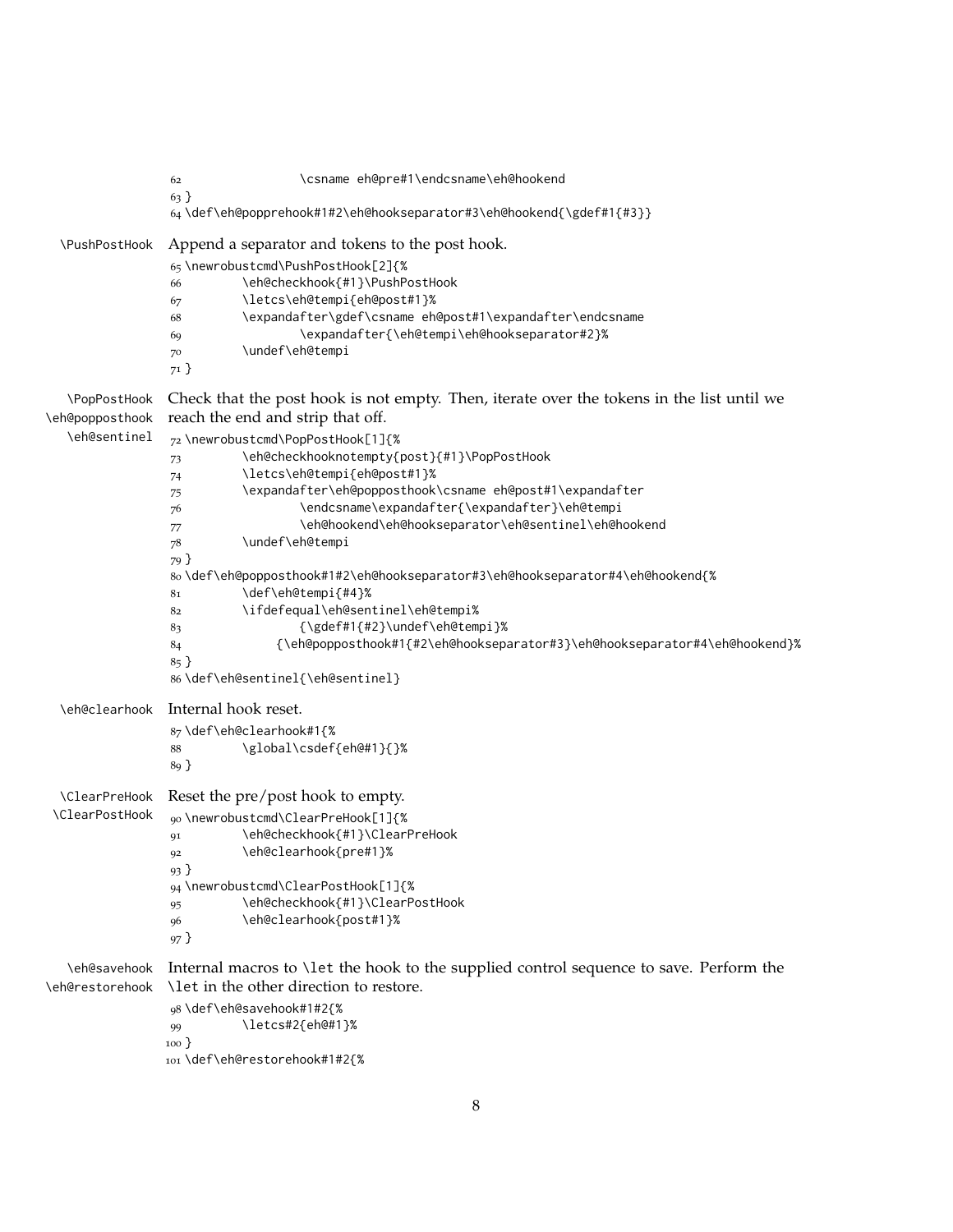|                       | 102                                    | \global\cslet{eh@#1}#2%                                                                     |  |  |
|-----------------------|----------------------------------------|---------------------------------------------------------------------------------------------|--|--|
|                       | $103 \}$                               |                                                                                             |  |  |
| <b>\SavePreHook</b>   | User macros to save and restore hooks. |                                                                                             |  |  |
| \SavePostHook         | 104 \newrobustcmd\SavePreHook[2]{%     |                                                                                             |  |  |
| \RestorePreHook       | 105                                    | \eh@checkhook{#1}\SavePreHook                                                               |  |  |
| \RestorePostHook      | 106                                    | \eh@savehook{pre#1}#2%                                                                      |  |  |
|                       | $107 \}$                               |                                                                                             |  |  |
|                       |                                        | 108\newrobustcmd\SavePostHook[2]{%                                                          |  |  |
|                       | 109                                    | \eh@checkhook{#1}\SavePostHook                                                              |  |  |
|                       | 110                                    | \eh@savehook{post#1}#2%                                                                     |  |  |
|                       | $111 \}$                               |                                                                                             |  |  |
|                       |                                        | 112 \newrobustcmd\RestorePreHook[2]{%                                                       |  |  |
|                       | 113                                    | \eh@checkhook{#1}\RestorePreHook                                                            |  |  |
|                       | 114                                    | \eh@restorehook{pre#1}#2%                                                                   |  |  |
|                       | $115 \}$                               |                                                                                             |  |  |
|                       |                                        | 116 \newrobustcmd\RestorePostHook[2]{%                                                      |  |  |
|                       | 117                                    | \eh@checkhook{#1}\RestorePostHook                                                           |  |  |
|                       | 118                                    | \eh@restorehook{post#1}#2%                                                                  |  |  |
|                       | $119 \}$                               |                                                                                             |  |  |
| \eh@saveclearallhooks |                                        | Internal macros to save and clear (resp. restore) all hooks at the start (resp. end) of the |  |  |
| \eh@restoreallhooks   | output routine.                        |                                                                                             |  |  |
|                       | 120\def\eh@saveclearallhooks{%         |                                                                                             |  |  |
|                       |                                        | \global\eh@savehook{prepar}\eh@or@prepar                                                    |  |  |
|                       | 121                                    | \global\eh@savehook{postpar}\eh@or@postpar                                                  |  |  |
|                       | 122                                    | \global\eh@savehook{premath}\eh@or@premath                                                  |  |  |
|                       | 123<br>124                             | \global\eh@savehook{postmath}\eh@or@postmath                                                |  |  |
|                       | 125                                    | \global\eh@savehook{predisplay}\eh@or@predisplay                                            |  |  |
|                       | 126                                    | \global\eh@savehook{postdisplay}\eh@or@postdisplay                                          |  |  |
|                       | 127                                    | \global\eh@savehook{prehbox}\eh@or@prehbox                                                  |  |  |
|                       | 128                                    | \global\eh@savehook{posthbox}\eh@or@posthbox                                                |  |  |
|                       | 129                                    | \global\eh@savehook{prevbox}\eh@or@prevbox                                                  |  |  |
|                       | 130                                    | \global\eh@savehook{postvbox}\eh@or@postvbox                                                |  |  |
|                       | 131                                    | \global\eh@savehook{precr}\eh@or@precr                                                      |  |  |
|                       | 132                                    | \global\eh@savehook{postcr}\eh@or@postcr                                                    |  |  |
|                       | 133                                    | \eh@clearhook{prepar}%                                                                      |  |  |
|                       | 134                                    | \eh@clearhook{postpar}%                                                                     |  |  |
|                       | 135                                    | \eh@clearhook{premath}%                                                                     |  |  |
|                       | 136                                    | \eh@clearhook{postmath}%                                                                    |  |  |
|                       | 137                                    | \eh@clearhook{predisplay}%                                                                  |  |  |
|                       | 138                                    | \eh@clearhook{postdisplay}%                                                                 |  |  |
|                       | 139                                    | \eh@clearhook{prehbox}%                                                                     |  |  |
|                       | 140                                    | \eh@clearhook{posthbox}%                                                                    |  |  |
|                       | 141                                    | \eh@clearhook{prevbox}%                                                                     |  |  |
|                       | 142                                    | \eh@clearhook{postvbox}%                                                                    |  |  |
|                       | 143                                    | \eh@clearhook{precr}%                                                                       |  |  |
|                       | 144                                    | \eh@clearhook{postcr}%                                                                      |  |  |
|                       | $145$ }                                |                                                                                             |  |  |
|                       |                                        | 146\def\eh@restoreallhooks{%                                                                |  |  |
|                       | 147                                    | \eh@restorehook{prepar}\eh@or@prepar                                                        |  |  |
|                       | 148                                    | \eh@restorehook{postpar}\eh@or@postpar                                                      |  |  |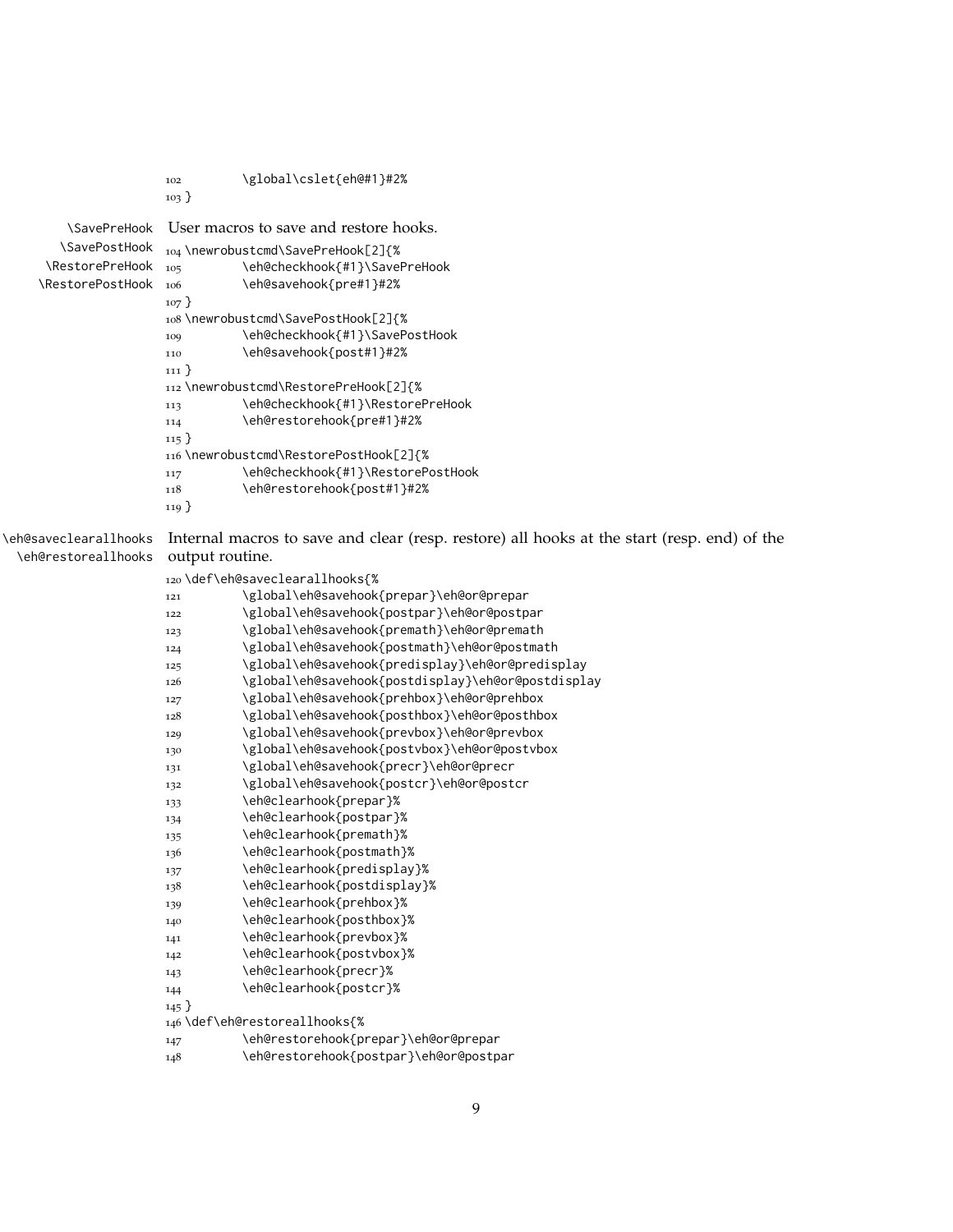| 149               | \eh@restorehook{premath}\eh@or@premath         |
|-------------------|------------------------------------------------|
| 150               | \eh@restorehook{postmath}\eh@or@postmath       |
| 151               | \eh@restorehook{predisplay}\eh@or@predisplay   |
| 152               | \eh@restorehook{postdisplay}\eh@or@postdisplay |
| 153               | \eh@restorehook{prehbox}\eh@or@prehbox         |
| 154               | \eh@restorehook{posthbox}\eh@or@posthbox       |
| 155               | \eh@restorehook{prevbox}\eh@or@prevbox         |
| 156               | \eh@restorehook{postvbox}\eh@or@postvbox       |
| 157               | \eh@restorehook{precr}\eh@or@precr             |
| 158               | \eh@restorehook{postcr}\eh@or@postcr           |
| $159$ }           |                                                |
| $\sim$ \ andinnut |                                                |

\endinput